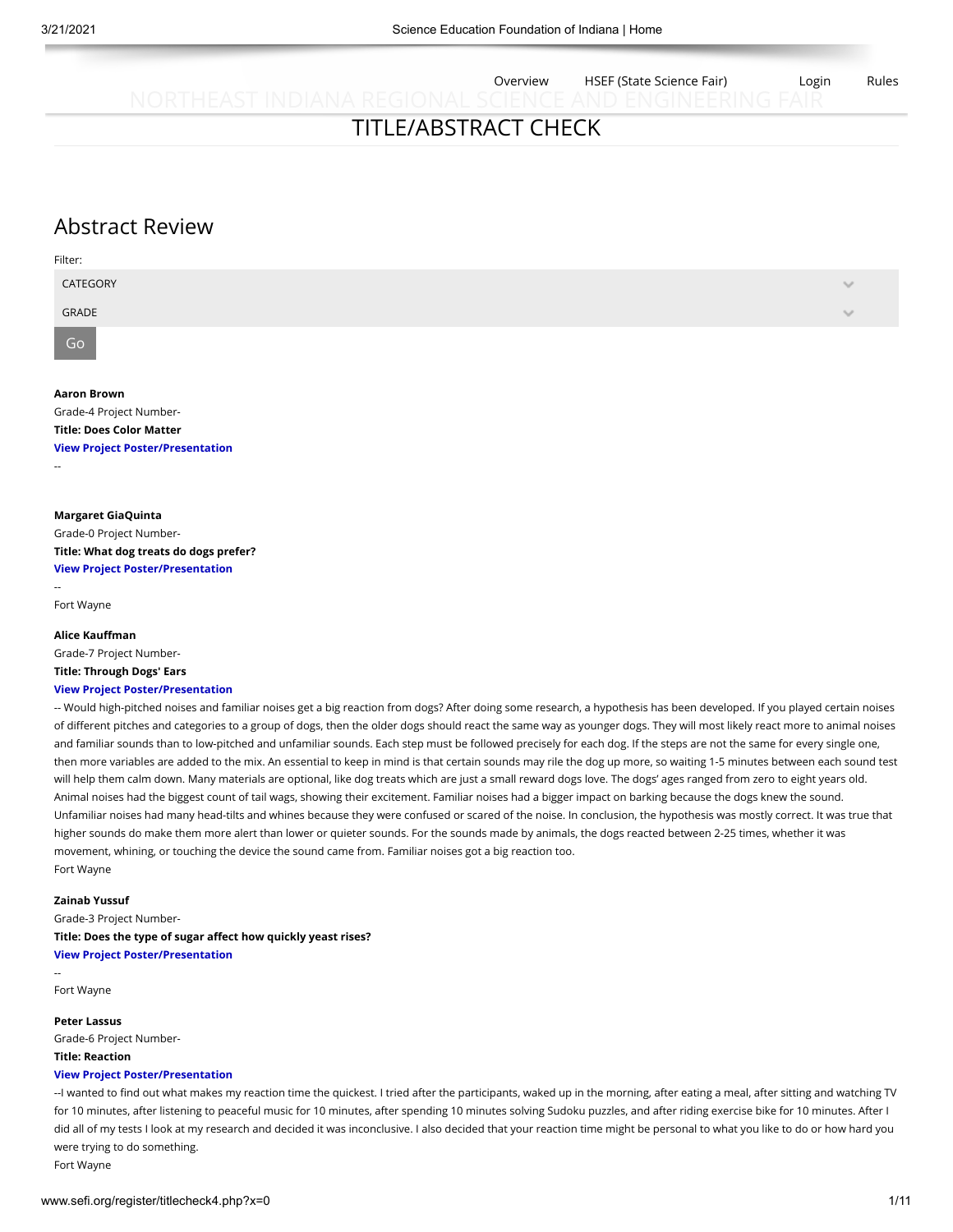**Bethany Perkins**

Overview [HSEF \(State Science Fair\)](http://sefi.org/hsef) Login Rules

--The purpose of this study is to determine the priorities and factors that affect teenage decision making, and how this decision-making process has been affected by the pandemic. With this information and insight into the High School psyche during this unique and difficult time, schools can understand and adjust their responses to future circumstances and crises. For this study, a survey was created using Google Forms to distribute a series of questions relating to the student's decision, what affected this decision, how they view and interpret the danger of COVID-19, and how they view the effectiveness of this year's schooling options. The questions were specific to whether the student chose in-person schooling or the online option, Real-Time. Once the survey was created, collaboration with the school administrator allowed for modifications and the distribution of the survey via email to students in Homestead High School. Once data was collected, both the Google Form summaries provided, and specific data interpretation created using Microsoft Excel were used to organize and analyze the data. The impact socialization played in the decision progress is seen as 33% of in person students stated a desire to work with and collaborate with other students as their main reason for attending in person school. 74.4% included the lack of social interaction as a hesitation against Real-Time schooling. Only 47.8% included a fear of contracting COVID-19 in their hesitations for in person schooling, while 34.9% said they had no hesitations. 72.7% also stated that mandatory return to online school due to a shortage of teachers and subs not under quarantine had no impact on their schooling decision for second semester. 59.1% stated that there are no factors that would convince them to participate in Real-Time schooling while in person is an option. 82% said their educational needs are being met, while 80.2% said their mental health and social needs are being met. While 23.2% of Real-Time students stated a fear of contracting COVID-19 as their main reason for choosing online school, 35.5% said it was a preference to online schooling. 60% of students included a lack of social interaction in their hesitations regarding online schooling, and 58.8% included the risk of contracting COVID-19 in their hesitations regarding in person schooling.

Fort Wayne

#### **Maddox Carsten**

Grade-6 Project Number-

### **Title: Can cola, tea, and coffee stain your teeth?**

### **[View Project Poster/Presentation](https://thecn.com/mc1907)**

--My hypothesis was "I believe that coffee, tea, and cola can change the color of your teeth if you drink them everyday and not brush your teeth over time." My data did support my hypothesis because all of the eggs changed in color over the five days. Each day they looked a little different and darker in color.

#### **Brandtly Hike**

#### Grade-6 Project Number-

**Title: The Battle of the Masks**

#### **[View Project Poster/Presentation](https://thecn.com/bh732)**

--Does the mask you chose to wear have great consequences? That was one question that the experiment conducted was meant to answer. The question that the experiment was primarily meant to answer was, "does wearing a standard cloth mask affect the spread of Covid-19 more or less than a gaiter style mask?" A fact that is thrilling to report is that this experiment gave a great amount of insight, and the answer to the question that was previously stated. This experiment was inconceivably useful in providing information about the mask itself.

#### **Dawson Shovek**

Grade-7 Project Number-

#### **Title: How Do Different Brands of Cigarettes Affect Lung Health**

#### **[View Project Poster/Presentation](https://thecn.com/ds1376)**

-- My purpose for doing this experiment was to find out how different brands of cigarettes affect the lungs. The mucus in your lungs enlarge in size and number when you smoke. This is very important when smoking can cause severe diseases like diabetes, lung cancer, and destroy tiny air sacs in your lungs which are called Alveoli. 1.Wrap several pieces of cotton around the filter end of the cigarette 2. Insert the filter end of the cigarette with the cotton into the neck of the bottle 3. Secure the Cigarette with tape leaving no gaps 4. Light the cigarette 5. Gently squeeze the bottle. The bottle will act as a lung drawing air in through the cigarette and filter. 6 Continue squeezing the bottle until the cigarette is smoked down. 7 Observe the contents of the bottle. 8 Remove the cotton and the butt of the cigarette. Observe stains on cotton and filter. I thought that the bottle was going to get more dirty the stronger the cigarette. That's exactly what happened. Another thing I predicted was that the bottle would not start to get dirty until the cigarette has been in for a whole minute, but I was wrong. The thing I had realized was that it doesn't matter how long the cigarette stays in for. All that matters is that the cigarette with the stronger chemicals which was menthol was the cigarette that caused the most damage to the lungs. The Cotton that served as the alveoli was super dirty. In conclusion, my science project was to find out how cigarettes affect our lungs, so my experiment did help but most of my work was doing research. It turns out that it doesn't matter how long the cigarette was being inhaled it matters what type of brand you use. Another thing I stated in my hypothesis was that I thought that the cigarette was going to get the cotton dirty right away. It turns out that I was wrong. Instead it takes about 1:30 seconds for the cotton to start getting dirty.

Fort Wayne

#### **Caitlin Westhoff**

Grade-7 Project Number-

### **Title: Which Toothpaste Removes the Most Stains**

#### **[View Project Poster/Presentation](https://thecn.com/cw1191)**

-- I wanted to find out which toothpaste removes the most stains. I got five kinds of toothpaste to test and used Welch's grape juice as my stain. I would brush them for two minutes just like you would your teeth. I did this project because I wanted to elaborate on my project last year, where I figured out which drink stains your teeth the most. Crest 3D White and Colgate Total tied for first because they both had the same amount of stain removed. Overall I liked this project because it told me that some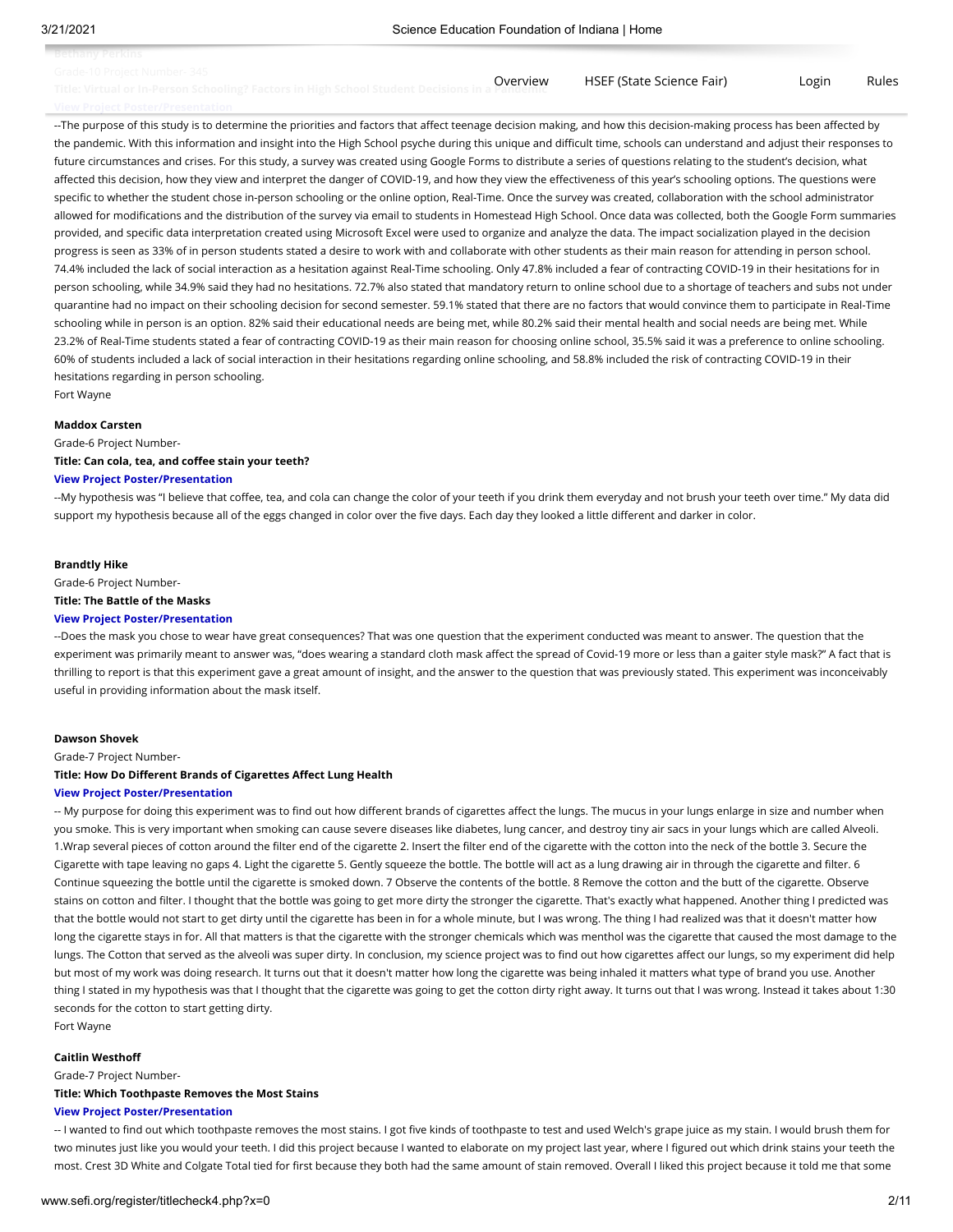| Fort Wavne          | Overview | HSEF (State Science Fair) | Login | Rules |
|---------------------|----------|---------------------------|-------|-------|
| <b>Blane Wilson</b> |          |                           |       |       |

## Grade-4 Project Number-**Title: Masks, Do they work?**

## **[View Project Poster/Presentation](https://thecn.com/bw633)**

--

## **Ava Baker**

Grade-5 Project Number-**Title: Resin Revolution**

### **[View Project Poster/Presentation](https://thecn.com/ab2585)**

--

Fort Wayne

## **Aubrey Ealing**

Grade-4 Project Number-

## **Title: Sugary Science**

**[View Project Poster/Presentation](https://thecn.com/ae635)**

-- Fort Wayne

## **Samuel Evans** Grade-4 Project Number-**Title: Dissolving Green Skittles [View Project Poster/Presentation](https://thecn.com/se547)**

Fort Wayne

--

#### **Isaac Maurer**

Grade-8 Project Number-

## **Title: Burning Calories**

#### **[View Project Poster/Presentation](https://thecn.com/im402)**

-- The purpose of the experiment "Burning Calories" is to determine if increasing the amount of insulation on a calorimeter will increase the accuracy of that calorimeter. The hypothesis is that increasing the insulation on a calorimeter will increase its accuracy. The null hypothesis is that increasing the insulation on a calorimeter will not affect its accuracy. This experiment uses a calorimeter constructed from aluminum foil and an aluminum soda can. When a piece of food was burned under the calorimeter, the change in temperature was measured. The control contained no insulation, while further trials used increasing layers of foam. When the change in temperature was used to calculate the calories burned, the results showed 1510 calories for the control, 1052 calories with one layer of insulation, 900 calories with two layers, and 964 calories with three layers. Based on the packaging, the food samples should each have contained 2875 calories, meaning the percent error was 47.47%, 63.40%, 69.39%, and 66.47% respectively. These data seem to disprove the hypothesis and support the null hypothesis. However, further study with more accurate equipment is necessary.

Fort Wayne

#### **Jeremiah Maurer**

Grade-2 Project Number-**Title: Burning Violet [View Project Poster/Presentation](https://thecn.com/jm2007)**

-- Fort Wayne

**Olivia Minnich** Grade-6 Project Number-**Title: For the Love of Dough**

## **[View Project Poster/Presentation](https://thecn.com/om222)**

--I wanted to know what kind of leavening would be best used for rising dough. I thought that the yeast would be the best leavening for rising and baking the dough. I made dough with Rapid Rise Yeast, Active Rise Yeast, Baking Soda, and Baking Powder. Next, I let the dough sit and rise for 95 minutes. I measured the height and width of the dough in the beginning, middle, and end. Then I baked the dough. Fort Wayne

## **Katie Samons** Grade-4 Project Number-**Title: What Household Item Takes off Labels the Best? [View Project Poster/Presentation](https://thecn.com/ks2322)**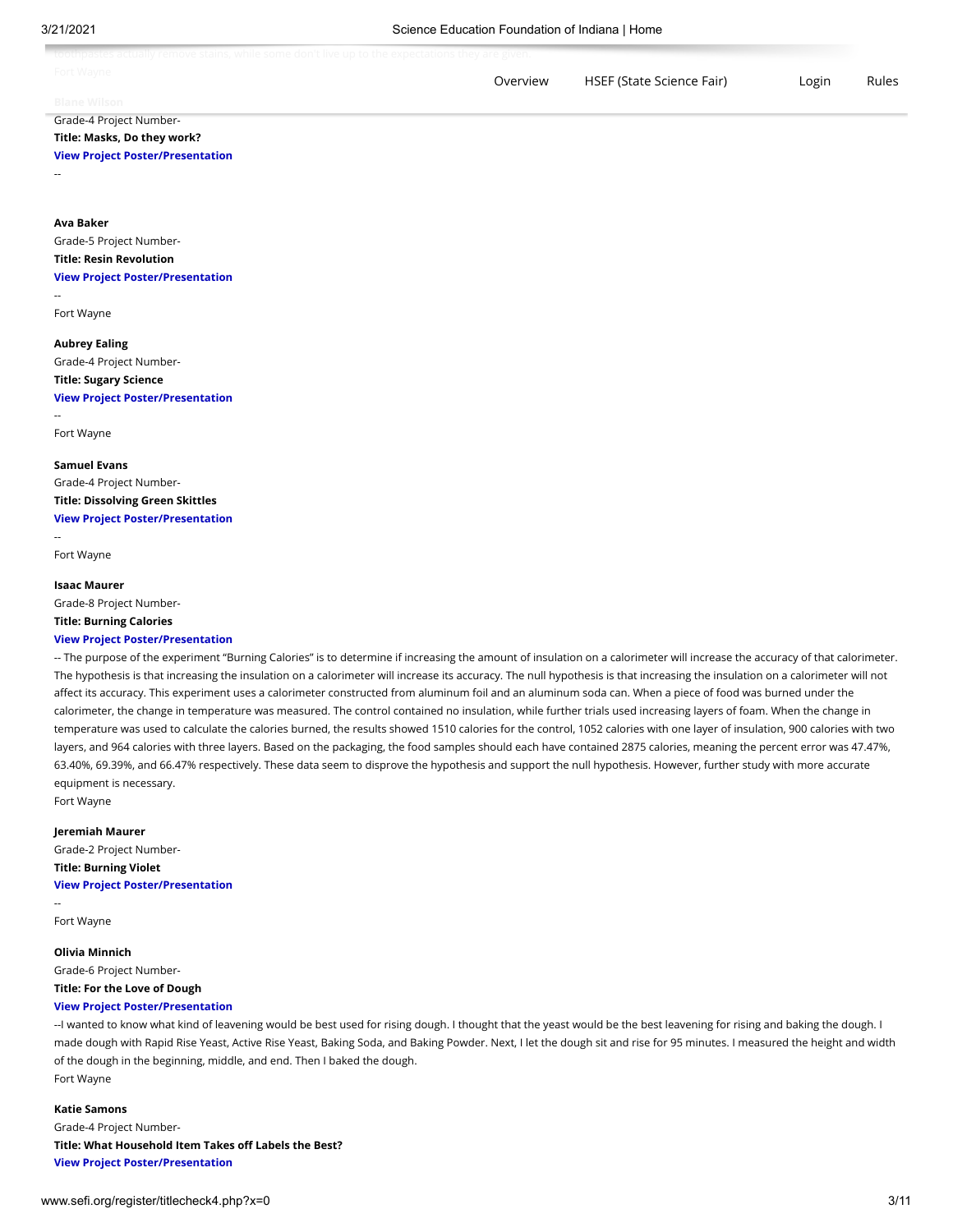| Fort Wayne              | Overview | HSEF (State Science Fair) | Login | Rules |
|-------------------------|----------|---------------------------|-------|-------|
| <b>Ashton Shadebolt</b> |          |                           |       |       |
| Grade-5 Project Number- |          |                           |       |       |

## **Title: Freezing Fluids**

### **[View Project Poster/Presentation](https://thecn.com/as3948)**

--

## **Christian Brell**

Grade-7 Project Number-

#### **Title: Which wood kindles a fire the longest?**

#### **[View Project Poster/Presentation](https://thecn.com/cb1644)**

--I picked three woods Pine, Poplar, and Red Oak. I burned them each for three minutes under an consistent flame at 750 degrees. Then I turned the flame off, and timed it to see which one burned the longest. At the end Poplar had the longest average burn time. Poplar also took the least time to catch fire. Fort Wayne

#### **Gigi Colone**

Grade-4 Project Number-**Title: What Type of Sponge Holds the Most Water? [View Project Poster/Presentation](https://thecn.com/gc443)**

Fort Wayne

--

## **Olivia Didion** Grade-7 Project Number-

**Title: The Tumbler Ice Meltdown**

#### **[View Project Poster/Presentation](https://thecn.com/od109)**

--Many companies have released versions of the 20 oz tumbler, but which tumbler will keep ice the longest? This project looks at 5 tumblers (manipulated variables) of various price ranges and hype. The same weight of ice (controlled variable) was tested in each tumbler at the same time for the same duration of times (controlled variables). I tested the amount of liquid water in the tumblers after 8 hours and again after 12 hours (responding variable). My hypothesis was that if I used the Yeti tumbler, then it will maintain water in the frozen state longer than Aloufea, RTIC, Green Steel Beast, or Arctic tumblers. The experimental results showed that the Yeti was marginally superior at maintaining water in the frozen state over 3 of the 4 other tumblers. However, it showed no superior advantage over the Green Steel Beast tumbler.

Fort Wayne

#### **Kyliana Drew**

Grade-7 Project Number-

## **Title: What is Clean Water?**

#### **[View Project Poster/Presentation](https://thecn.com/kd882)**

--What is clean water? I wanted to find out what is in our water. How do these elements affect us, and is there a way to clean water without chemicals? I took tap water and fresh river water and used a precise test for Bacteria, Nitrite, Nitrate, Chlorine, Copper, Lead, and a 3-Way test (including pH, alkalinity, and hardness). A second test was used to identify a wider range of elements, even though it was not as precise. I started by using a coffee filter to remove any debris. I then boiled it for 27 minutes and tested it. I placed organic cilantro in a tea strainer and let it sit for 4 minutes, this water was then tested. I compared the test results and found that fluoride and hardness were still high. Therefore, the water was boiled for an additional 10 minutes and tested once again. While I was comparing I also noticed our river water was close to our chemically clean water. I was correct about my hypothesis. Using my natural filtration plan I was able to get cleaner water than Fort Wayne's tap water. During my project I noticed that when I boiled the water the alkalinity, hardness, and fluoride were affected. I also saw the cilantro impacted the pH and alkalinity. I learned that boiling water can have a bigger effect on water than just removing salt and germs. Cilantro was also very surprising to me. We grow our own cilantro and use it in a lot of our meals. I was surprised to find it actually can help you get clean drinking water.When I was looking for my tests I looked for good reviews and what other people said about their product. I narrowed it done to two different test. I contacted both and got a response from Varify. They recommended I use their bacteria test and use Health Metric's strips for better accuracy. While doing my test I however realized I needed more variety so I used Varify's 16-in-1 test. My results are based on reader's interpretation. Therefore, there could always be reader's error. When one was hard to read I would have to pick one or the other. When it came to this point I would choose the higher one to make sure I was not making it lower than what it really was.From my project I learned that clean water is many things. Clean water is minerals, metals, acid, and other things. H2O might be water but there is a lot more to it. I learned about the different standards our treatment plants all over the U.S. follow. I also learned how to create clean water when in an emergency. I hope to next year using the knowledge I have gained to help with the Flint, Michigan water issue. EPA or Environmental Protection Agency is in charge of safe drinking water standards and MCL or Maximum Contaminant Level. This is for the U.S. only. Nitrite and Nitrate are from fertilizers and animal wastes. Lead, copper, fluoride, mercury, aluminum, and iron are heavy metals. Chlorine is a water disinfectant. The measure of acid in water is pH. Alkalinity, sulfate, zinc, and hardness are minerals. Magnesium is a alkaline metal and is found in minerals. Free chlorine is chlorine yet to come. Overall, I really enjoyed learning about water and how to make it using natural resources. I would recomend to anyone who is interested in learning about what is in our drinking water to do this.

Fort Wayne

#### **Hudson Hale**

Grade-5 Project Number-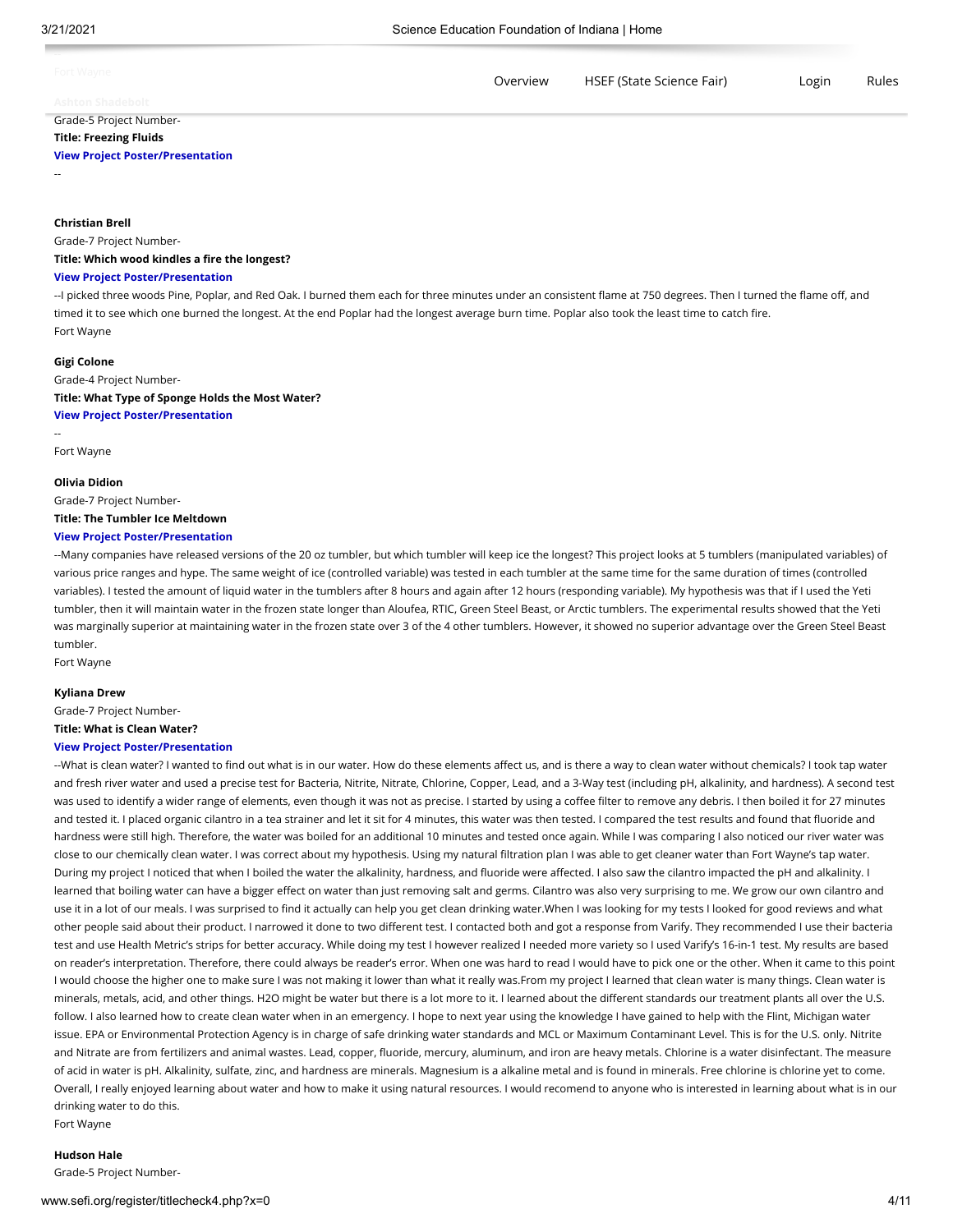| via a la las serras a la izvalación al azo diazón alia<br>TILIC, WIIILII IIUSIIGNIC WINC NIUUCAIGUCS IGSLCSL;<br>View Busiach Bookey (Buscaphatian<br>VICW FIURCLE FUSICIZE I CSCHLOUDLE |          |                           |       |       |
|------------------------------------------------------------------------------------------------------------------------------------------------------------------------------------------|----------|---------------------------|-------|-------|
|                                                                                                                                                                                          | Overview | HSEF (State Science Fair) | Login | Rules |

# **Dawson Hill**

--

--

--

Grade-6 Project Number-

**Title: Does temperature affect how high a bouncy ball will bounce? [View Project Poster/Presentation](https://thecn.com/dh790)**

#### **Jackson Keirns**

Grade-6 Project Number-**Title: Does the flavor of ice cream affect how quickly it melts? [View Project Poster/Presentation](https://thecn.com/jk1137)**

**Olivia Love** Grade-4 Project Number-**Title: What Filters Water? [View Project Poster/Presentation](https://thecn.com/ol129)**

**Nova Nang** Grade-3 Project Number-

**Title: Making Crystals [View Project Poster/Presentation](https://thecn.com/nn1070)**

--

**Stephanie Onion** Grade-8 Project Number-

#### **Title: Soil Solutions**

#### **[View Project Poster/Presentation](https://thecn.com/so472)**

--For my project I wanted to see what substance would hold the most water. Farmers are currently trying to find ways to save water. Farmers use a majority of our freshwater which costs them money and it isn't good for the enviroment. If farmers saved as much rainwater as possible then farmers could save money and the enviroment. The four substances that I chose were soil, sand, rocks, and coconut fiber. I thought that the sand would hold the most because it is fairly dense and they use sandbags during natral disasters to soak up the water. I would put a layer of the substance down and then a thicker layer of soil. I then added water and after two hours I measured how much water was not soaked up in the pot. I concluded that the sand did hold the most water and that my hypothesis was supported. If I were to do this project again I would try to do larger samples and also try to replicate rainfall right now. I dumped all of the water in at once and I think that if I had it constantly "raining" then I would maybe get more accurate results. If I did a continuation of my project then I could try different types and different ratios of sand to soil. I could also try different soils or mixtures of things like top soil and peat moss. I think that I could also find different ways farmers could collect the extra rainwater that was not soaked up.

Huntertown

#### **Madeline Phuong**

Grade-10 Project Number- 344

**Title: Effect of OMRI-Certified Monterey B.t. Easy-to-Mix Liquid Concentrate Bio-insecticide on Daphnia magna Swimming Behavior [View Project Poster/Presentation](https://thecn.com/mp1435)**

-- Daphnia magna is a large, invertebrate water flea species in fresh and brackish waterbodies. The Bacillus thuringiensis (B.t.) strain is a soil bacterium that produces toxic proteins which affect targeted insect larvae. It is globally used as a natural insecticide. Based on previous studies and insecticide manufacturer Monterey's claims, D. magna exposed to B.t. bio-insecticide for 48 hours should not experience statistically significant behavioral changes as measured by somersaults and quadrant switches over two minutes and should not exhibit behavioral changes when transferred back to springwater for the 96-hour post-exposure. B.t. bio-insecticide should also not cause statistically significant change in dissolved oxygen (DO) levels. The behavior of 45 adult D. magna was analyzed using a LEICA EZ4 W stereoscope, with 38 D. magna remaining after the post-exposure period. As shown by the p-values of 0.00724 (p≤0.05) and 0.0102 (p≤0.05) when comparing somersaults and quadrant switches from springwater to solution exposure, the presence of bio-insecticide caused statistically significant behavioral change. However, after they were subsequently transferred to springwater post-exposure for 96 hours, the behavioral changes were resolved (p>0.05). In addition, at 24 and 48 hours, the DO levels of 50% dilution and solution dropped below the lowest observable effective DO concentration of 2 mg/L. The role of D. magna as a consumer and provider in freshwater ecosystems would be negatively impacted, as energy would be expended by abnormal swimming behavior. Additional research is needed to determine the extent that B.t. bio-insecticide affects aquatic micro-organisms at varying concentrations. Fort Wayne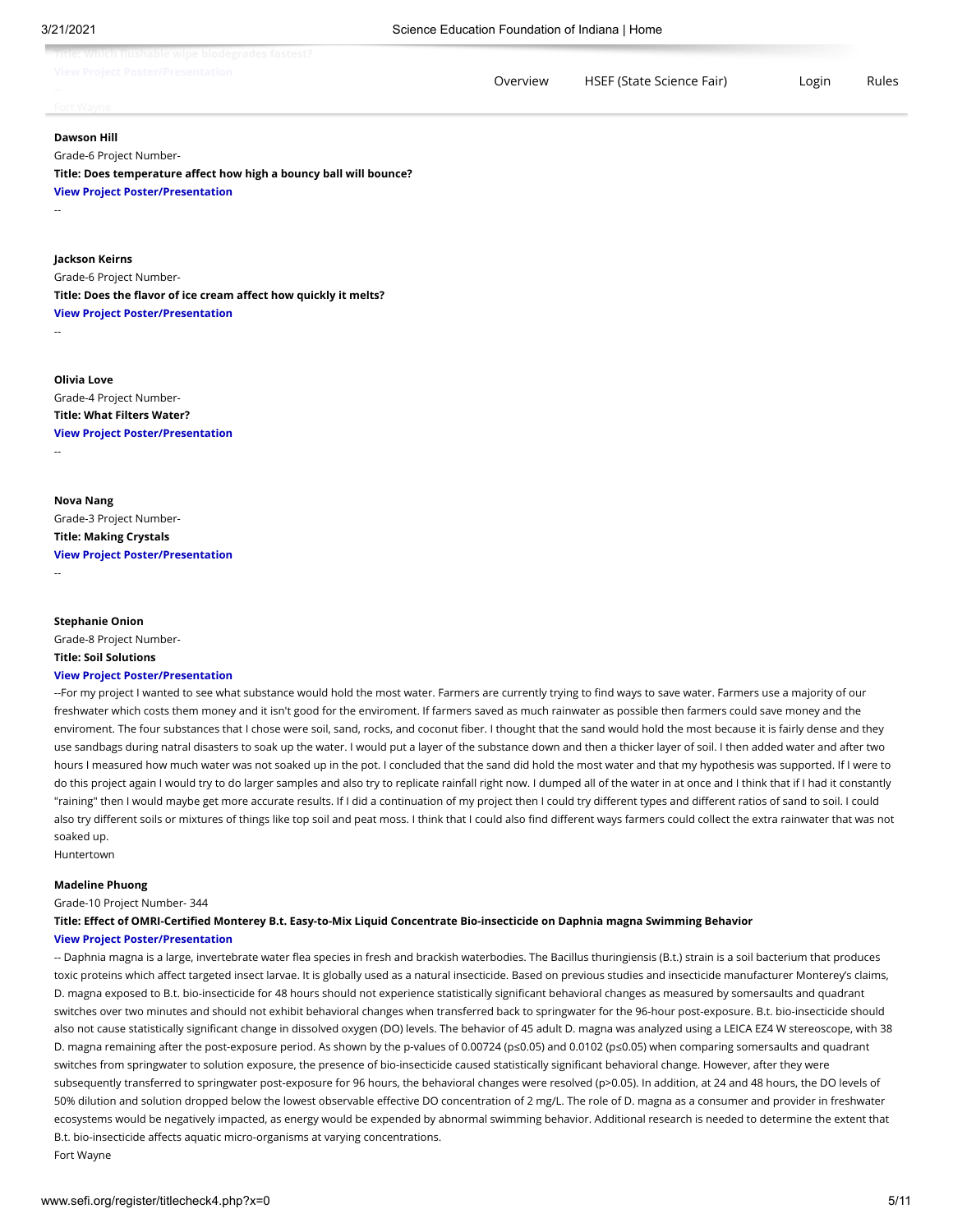| ___                                     |          |                           |       |       |
|-----------------------------------------|----------|---------------------------|-------|-------|
| <b>View Project Poster/Presentation</b> |          |                           |       |       |
| Title: Crystals                         |          |                           |       |       |
| Grade-4 Project Number-                 | Overview | HSEF (State Science Fair) | Login | Rules |
| <b>Kinsey Presser</b>                   |          |                           |       |       |

Fort Wayne

#### **Gracelyn Schafer**

Grade-4 Project Number-**Title: Magnet Battle [View Project Poster/Presentation](https://thecn.com/gs613)**

--

Fort Wayne

#### **Colin Thompson**

Grade-7 Project Number-

**Title: Does Temperature Affect the Rate of Butterfly Development.**

### **[View Project Poster/Presentation](https://thecn.com/ct1104)**

--The purpose of this project is to find out if temperature affects the development of a butterfly. For this project you need a Heat lamp, Caterpillars, Caterpillar cage, Butterfly Cage, Ruler, Caterpillar food, and Butterfly food. I will get three sets of caterpillars. Put one set in a garage and keep it at around sixty degrees fahrenheit. Put another set in a room around room temperature like 72 degrees fahrenheit. This was my control. Put another in a room under a heat lamp at around 85 degrees fahrenheit. Each day at around the same time measure them and see which one is developing the quickest. Write down how long they are and which state they are in like in a cocoon or butterflies. Keep measuring and seeing how fast they develop until all of them are butterflies. My results showed that when a caterpillar is put in warmer temperatures it will develop much more quickly than if it is put in colder temperatures. The data was analyzed and the conclusion was drawn that when the butterflies were put in warmer temperatures they will develop faster than those in the control group. Fort Wayne

#### **Jason Zhang**

Grade-4 Project Number-**Title: Science of "Salt Growing" [View Project Poster/Presentation](https://thecn.com/jz360)**

-- Fort Wayne

## **Sam Ziegler** Grade-3 Project Number-

**Title: Which materials filter color out of water the best? [View Project Poster/Presentation](https://thecn.com/sz377)**

Fort Wayne

**Langstyn Bowlby** Grade-4 Project Number-**Title: Which Store Brand Towel is Stronger? [View Project Poster/Presentation](https://thecn.com/lb1014)**

--

--

## **Asher Davis** Grade-1 Project Number-**Title: On what surface will a toy car go the furthest? [View Project Poster/Presentation](https://thecn.com/ad1625)**

-- Fort Wayne

**Paxton Geary** Grade-2 Project Number-**Title: Catapult Launcher [View Project Poster/Presentation](https://thecn.com/pg459)**

--

**Evan Gemmer** Grade-2 Project Number-**Title: Which Lego bridge is the strongest?**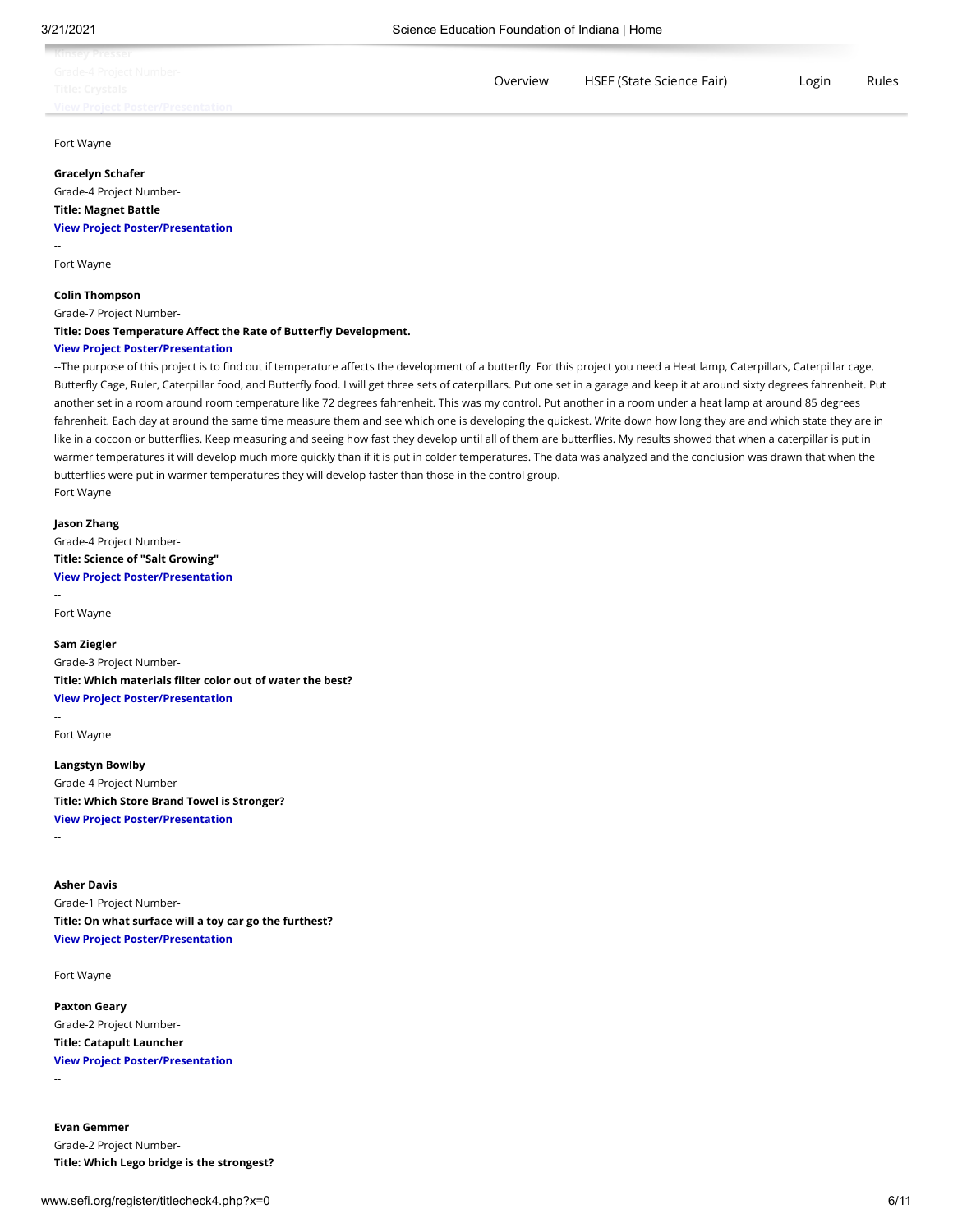| aut Brainet Backwritteacantabian<br><b>TYRCW FLURGEL FUSECI/ FLOSCHEALIUIL</b> |          |                           |       |       |
|--------------------------------------------------------------------------------|----------|---------------------------|-------|-------|
| Fort Wavne                                                                     | Overview | HSEF (State Science Fair) | Login | Rules |

## **Asher Gotsch**

Grade-4 Project Number-**Title: Nerf Dart Buster**

## **[View Project Poster/Presentation](https://thecn.com/ag1711)**

--

#### **Laura Hartmus**

Grade-11 Project Number- 373

#### **Title: Measuring the Speed of Light: Optimization of a Classic Experiment**

#### **[View Project Poster/Presentation](https://thecn.com/lh983)**

--The classic physics experiment of using a microwave oven to measure the speed of light is very beneficial for learning about various topics concerning waves. It is a concept that sparks the imagination; however, the experiment is often presented in a manner that produces results that are not easily measurable. This can result in frustration upon the part of the person conducting the experiment, reducing interest in pursuing a result that is meaningful. Due to this, it is necessary to engineer a better experiment. The first stage of the process followed procedures found on the internet for the experiment utilizing the following materials: egg white, chocolate chips, marshmallows, and a chocolate bar. These materials were then evaluated against the engineering goals of measurable, accurate, and affordable. The second stage was to form a new process for the experiment which consisted of placing 10 chocolate bars in a single layer on a piece of sturdy cardboard which provided a large test area that increased the possibility of measurable results. The last stage was to test the process in three different microwaves of varying wattages at four different heights. Heights toward the middle of the microwave produced the most consistent measurable results with multiple hot spots completely within the test area, often with accuracy within less than +/-10% when compared to the accepted value of the speed of light. The twelve tests completed cost an average of \$5.08 each. As a result, this new process was found to provide measurable, accurate, and affordable results. Roanoke

#### **Benjamin Joseph**

Grade-4 Project Number-**Title: Will different materials and surfaces affect Wi-Fi signal strength [View Project Poster/Presentation](https://thecn.com/bj326)**

--

## **Lucas Till**

Grade-4 Project Number-**Title: Solar Powered Charger [View Project Poster/Presentation](https://thecn.com/lt832)**

--My project is about discovering how solar power can be used to charge your toys. My hypothesis is I think solar panels can generate enough electricity to power a RC car. I think it may take a little longer than a wall outlet. Some variables that might affect my outcome are the age of the solar panels, the amount of sunlight and the angle at which the sun hits the solar panels. The materials I used were an RC car, solar lawn lamp light, mulitmeter, soldering kit, and USB cable. To do this experiment, I disassembled my lamps and de-soldered the solar panels of the lamps. I took measurement off of one solar panel and tested the positive and negative voltage amp output from the solar panels. I calculated different designs and soldered 8 panels together, configured as a 2x4 series and parallel. I hot glued the panels to a board, and sanded and painted them. Lastly, I soldered in a circuit board from one of the lamps and a USB cord to plug in things to charge. In conclusion, my hypothesis was correct, I was able to power my RC car with my solar panels.

Fort Wayne

#### **Ian Wall**

Grade-5 Project Number-

## **Title: DIY Water Filter [View Project Poster/Presentation](https://thecn.com/iw142)**

--

--

#### **Reese Wathen**

Grade-5 Project Number-**Title: Radical Rotor [View Project Poster/Presentation](https://thecn.com/rw619)**

#### **Braxton Davis**

Grade-5 Project Number-**Title: Does the angle of the swing affect how far a baseball goes? [View Project Poster/Presentation](https://thecn.com/bd588)**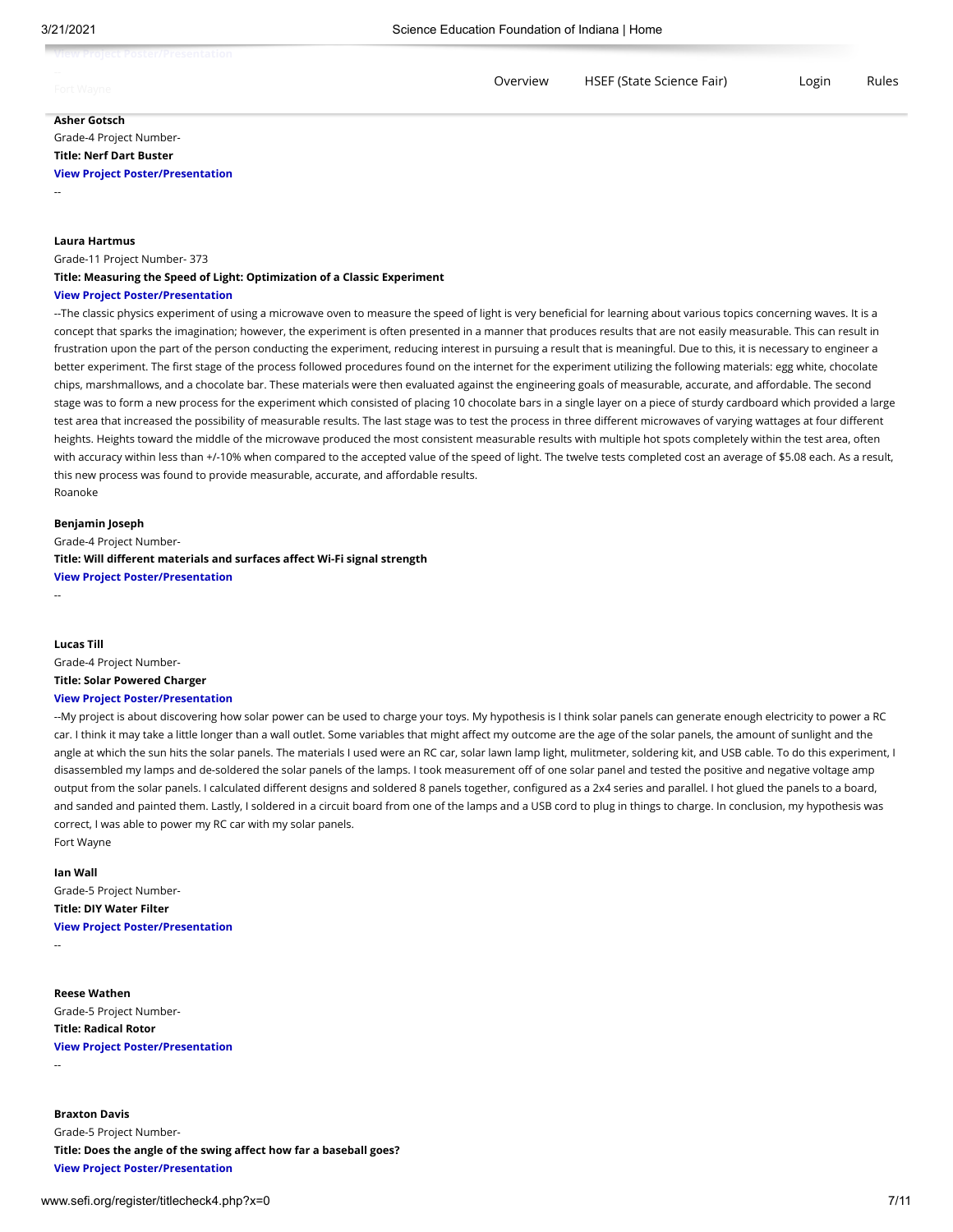| Fort Wayne   | Overview | HSEF (State Science Fair) | Login | Rules |
|--------------|----------|---------------------------|-------|-------|
| lulia Carter |          |                           |       |       |

## Grade-5 Project Number-**Title: Which Disinfectant Works Best [View Project Poster/Presentation](https://thecn.com/jc1796)**

--

Fort Wayne

#### **Addison Phillips**

Grade-5 Project Number-**Title: Bad News Bacteria**

**[View Project Poster/Presentation](https://thecn.com/ap1983)**

--

## **Ava Phillips**

Grade-2 Project Number-

**Title: Amazing Apples [View Project Poster/Presentation](https://thecn.com/ap1984)**

#### --

**Alyssa Tiffany** Grade-1 Project Number-**Title: Germs [View Project Poster/Presentation](https://thecn.com/at1420)** --

#### **Branson Birkey**

Grade-6 Project Number-**Title: Satellite Simulation: Understanding Factors that Impact Velocity**

#### **[View Project Poster/Presentation](https://thecn.com/bb1066)**

--There are many unique uses for satellites which result in different design configurations and orbital properties. I want to gain a better understanding of how these affect the performance of satellites. In my project I am analyzing the effects of varying orbital properties of satellites and measuring their resulting velocity. Using the computer simulation software, Freeflyer, I tested how certain Keplerian elements such as Semi-Major Axis (altitude), orbit type, and eccentricity affect the satellite's velocity. I hypothesized that the satellite with the smallest Semi-Major Axis will have the highest velocity. I think a satellite that is closer to Earth must go faster to maintain its altitude. I think that the satellites will get slower the farther away they are orbiting the Earth. Regarding orbits, I think that either the sun-synchronous or the circular orbit will make the satellite have the highest velocity. Then I think that the Molniya orbit will have the third fastest orbit because the Geosynchronous orbit takes 23 hours and 56 minutes (a precise day) while the Molniya orbit only takes 12 hours to complete its orbit. Another prediction that I have is that the Molniya orbit will show the greatest velocity change throughout one orbit. Additionally, I think that the satellite with the lowest eccentricity will make the satellite have the highest velocity. The reason I think this is because, just like in all my other hypothesis, it is closer to Earth so it must go faster to maintain its altitude. After creating, coding, and running my various computer simulations it appears that the distance from Earth has the greatest impact on a satellite's velocity. My results appear to support my hypothesis that distance from and orbiting body has the greatest impact on velocity. However, my hypothesis on orbit types and eccentricity were incorrect. My original thinking was that the closet consistent distance of an orbit from the earth would generate the highest satellite velocity but based on my simulation's velocity was directly tied to distance. Therefore, as an orbit got closer to earth the velocity increased. A higher eccentricity resulted in a higher peak velocity but also have the greatest variation in velocity throughout its orbital period. Understanding this information is critical to ensure satellites maintain orbital velocity and function properly. This information helps companies plan missions. NASA even uses this kind of technology to send people to the Moon and eventually Mars. FORT WAYNE

#### **Alexander Block**

Grade-6 Project Number-

#### **Title: The Effect of Mass on the Distance Traveled of a Projectile**

#### **[View Project Poster/Presentation](https://thecn.com/AB2597)**

--In order to identify if mass affected the flight of a catapulted object, I tested six different projectiles of various mass. There were three trials in which the distance traveled was measured. The lighter the mass of a projectile, the further distance it traveled. Fort Wayne

#### **Alexander Dreibelbis**

Grade-5 Project Number-**Title: Conductors of Sound [View Project Poster/Presentation](https://thecn.com/ad1626)**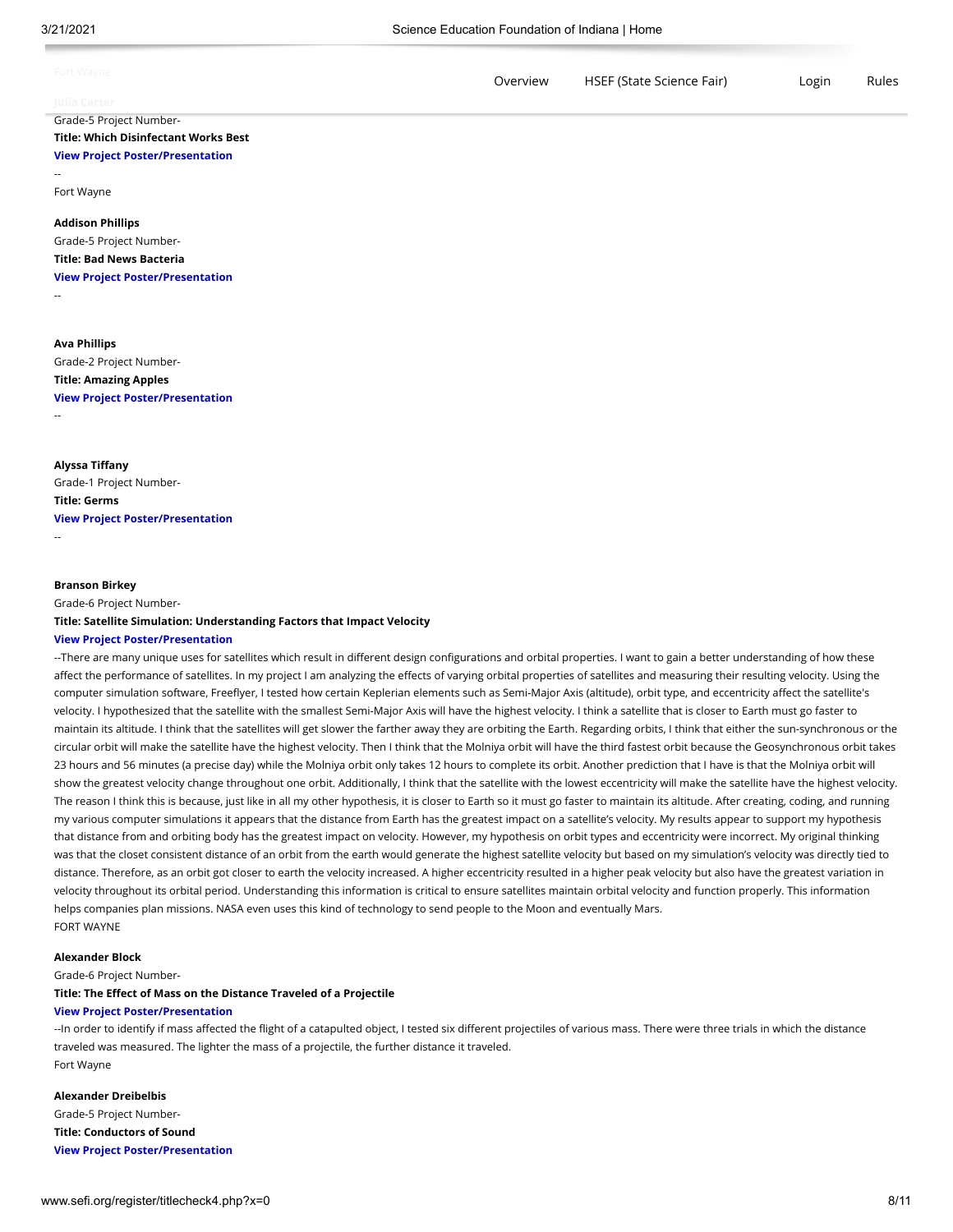[Overview](http://www.sefi.org/register/index.php) [HSEF \(State Science Fair\)](http://sefi.org/hsef) Login Rules

Grade-6 Project Number-

**Title: "Sound Kaleidoscope" The Physical Evidence of Sound Waves Traveling Through Different Solids**

#### **[View Project Poster/Presentation](https://thecn.com/mf1013)**

--We can't see sound, but we know sound is made up of vibrations. In mid-August my dad showed me a video of someone who put a thin metal sheet on top of a speaker and poured a small amount of salt on the metal sheet. Then the salt started to move around and made a geometrical pattern. After watching the video I decided I wanted to do this for my science fair project. My question was, will the same pattern be made with different materials at the same frequency. My hypothesis was that different instruments played at the same frequency make different sounds, so I think that different materials will make different geometrical patterns at the same frequency. To do this project you need to first cut 4 wooden dowels to be 15 in long. Next, nail the 4 x 15" dowels to the corners of a wooden platform. Place the platform over the speaker. Then place a cookie sheet on the platform. Poar about ½ cup of sugar on the cookie sheet. Plug a computer into the speaker as well as a D/A (digital to analog) converter. Send a signal through the computer at 120 Hz and use the D/A converter to turn up the volume. Watch closely as the sugar moves around, and take a picture. Repeat the process until you have tested all materials (flour, salt, oats, sand, fine dirt, and cornstarch). In the end the only material that made a full pattern was the flour it made a cool weaving pattern. The sugar started to make a pattern but the pattern was not completed. The salt and the oats spread out a lot. The sand and the dirt spread out a little, and the corn starch did not move at all. Fort Wayne

**Andrew Lassus** Grade-3 Project Number-**Title: Jumping Coins**

**[View Project Poster/Presentation](https://thecn.com/al1626)** --

Fort Wayne

## **Hambleton Longardner** Grade-5 Project Number-**Title: Physics of Sledding [View Project Poster/Presentation](https://thecn.com/zl377)**

-- Hoagland

**Caleb Neely** Grade-5 Project Number-**Title: Comparisons of Submarines [View Project Poster/Presentation](https://thecn.com/cn629)** --

#### **Simeon Perkins**

Grade-4 Project Number-**Title: Using Lasers to Study how Light Moves Through Crystals [View Project Poster/Presentation](https://thecn.com/sp1986)**

Fort Wayne

**Jarrett Ragan** Grade-0 Project Number-**Title: Sink or Float [View Project Poster/Presentation](https://thecn.com/jr1150)**

--

--

## **Lucas Swift**

Grade-7 Project Number-

# **Title: Remarkable Rockets**

## **[View Project Poster/Presentation](https://thecn.com/ls1301)**

--Rockets are designed to flow efficiently and smoothly through the air with as little drag as possible. The question that this experiment will answer is which type of nose cone (Ogival, Parabolic, Conical) will allow a rocket to fly the highest and farthest. Ogival cones perform better at higher speeds, Parabolic cones perform better at lower speeds, and Conical cones are not normally used in rockets. If three different nose cones are tested 10 times each with the same amount of water and compression and the height is measured in feet, and the speed is measured in mph, then the parabolic nose cone will go the highest and the fastest. Materials for this experiment: 3 3D printed nose cones (Ogival, Parabolic, Conical) 3 2-liter bottles, 1 altimeter, one launch stand, one bike pump, zip ties, and glue. First, the nose cones are glued to the bottles, then the altimeter is attached, then the bottles are filled with water, then they are put on the launch stand, then pressurized, then launched, then the data is recorded. The parabolic nose cone had the most consistent altitudes and the highest average speed. The Ogival nose cone had the highest average altitude, but the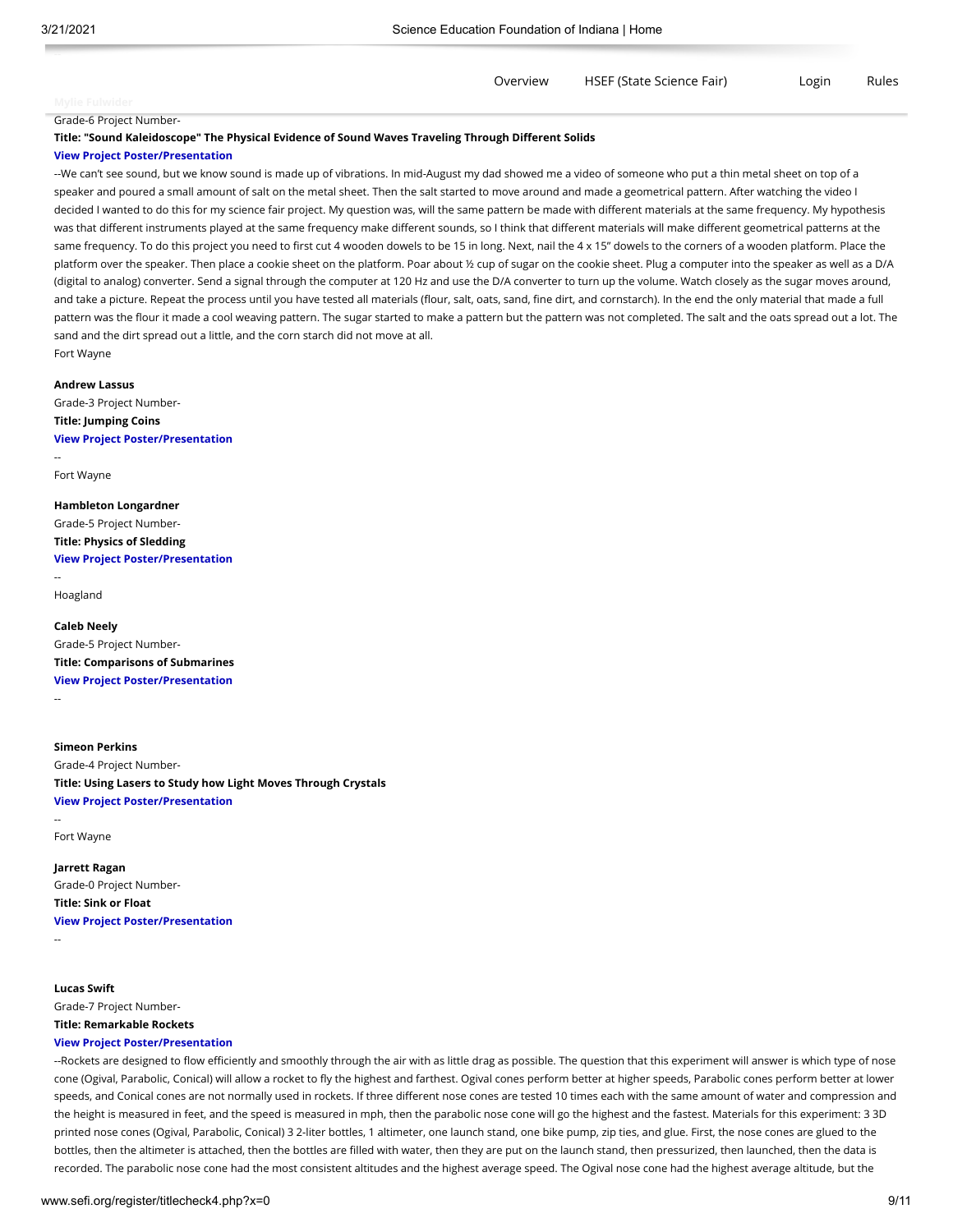| Canical noon cano had the most complement weeder The Uncettering weekly una weekely accepted The Developing none and the higher the norman annual but wet the high cat<br>"כטחונמו חטסכ נטחכ חמט נחכ חוטסנ נטחסוסונו סטככנס. דחכ חץטטחכסוס שמס טמחמות מנגטענטה חזט רמומטיוני ווטסט גטיוט יומי מושימי מישי ומיטויטי שטשטע משטעק וואס האחישה ווא חוג חוג |          | and the contract of the contract of the contract of the contract of the contract of the contract of the contract of |       |       |
|--------------------------------------------------------------------------------------------------------------------------------------------------------------------------------------------------------------------------------------------------------------------------------------------------------------------------------------------------------|----------|---------------------------------------------------------------------------------------------------------------------|-------|-------|
| average altitude. The Ogival ness sens had the Highest average altitude.<br><u>- Avelare aitituue. The Urival IIUJe tulie Hau the Hirilejt avelare aitituue.</u><br>Fort Wavne                                                                                                                                                                         | Overview | HSEF (State Science Fair)                                                                                           | Login | Rules |

## **Courtney Westrick**

Grade-5 Project Number-**Title: Gravity**

## **[View Project Poster/Presentation](https://thecn.com/cw1190)**

--

#### Fort Wayne

**Gabby Colone**

Grade-4 Project Number-

**Title: What Type of Planting Mix Will the Seed Grow Fastest in? [View Project Poster/Presentation](https://thecn.com/gc444)**

Fort Wayne

--

#### **Sydney Inniger**

Grade-7 Project Number-**Title: The Importance of Water to Plants [View Project Poster/Presentation](https://thecn.com/si445)**

-- In this project, different water amounts were given to three groups of plants to find which water amount helped the plants grow. Recommended watering amounts for a lima bean are evenly moist. If an experiment is done, and it is measured by the leaf's width, the number of leaves, and the plant's overall height. The prediction made from research predicts 50 milliliters of water a week will grow a healthy plant. The materials needed to conduct this experiment are 18 plastic containers, water, a plant light, and bush lima beans seeds. After the seeds have sprouted and are at a height of 7 centimeters, split them equally into groups. The amounts of water each group will get 20 milliliters, 50 milliliters, and 70 milliliters of water per week. When measuring the groups of plants the plant watered 20ML had ups and downs but ended with the tallest overall height and largest leaf width though it declined from the start going from 7cm to 6½. The plant watered 70 ML stayed on the bottom of all the charts. The plant watered 50ML was on the top of the leaf amount chart. A conclusion has been made based on the data obtained from the project. The plant watered 20ML was on top of two charts and the plant watered 50ML only thrived in leaf amount gaining 16 leaves in the duration of the project. Over the experiment, the plant watered 50ML gained 16 leaves.

Fort Wayne

#### **Caya Nelson**

Grade-6 Project Number-

## **Title: The Effect of Different Light Wave Colors on Plant Growth**

#### **[View Project Poster/Presentation](https://thecn.com/cn625)**

--In this experiment I wanted to figure out what light color is best for growing green bean plants in a greenhouse. I thought that the yellow light would be the best because that is a close color to the sun. I tested this by getting mini greenhouses and growing 24 plants in each section. Each section had a different color of light. I let them grow for about 11/2 weeks and then I measured the plants to see what color grew the most. The results showed that purple grew the tallest but clear had the most seeds germinate. My research showed that blue and red were important colors to the growth of plants. Fort Wayne

#### **Simon Sweigert**

Grade-7 Project Number-

#### **Title: Does Singing or Yelling affect plant growth?**

#### **[View Project Poster/Presentation](https://thecn.com/ss4138)**

-- My purpose for doing my experiments was to see if plants would grow faster if plants would grow faster if you sang to them or yelled at them. Nine plant cuttings and babies were bought in advance. There were three different species of plants. These included pothos cuttings (Epipremnum aureum), spider plant babies (Chlorophytum comosum), and velvet plant cuttings ( Gynura aurantiaca). These were all weighed in advance. There were three plates each marked with yelling, singing, or nothing, then, nine shot glasses were filled with water. Three shot glasses were placed on each plate. Then one plant of each species was placed inside of the shot glasses. Then the plates along with the plants were placed on a long windowsill. Each plate was interacted with according to the plate's name (singing, yelling, nothing) for a month. After the month was over, the plant's weight was measured again and recorded, Then you subtract the original weight from the new weight. The experimental group showed that plants that were sung to grew greatly exceeded the growth of plants that were yelled at or left alone (control). Fort Wayne

**Cambri Wilson** Grade-1 Project Number-**Title: Keeping Flowers Longer at Home [View Project Poster/Presentation](https://thecn.com/cw1194)**

--